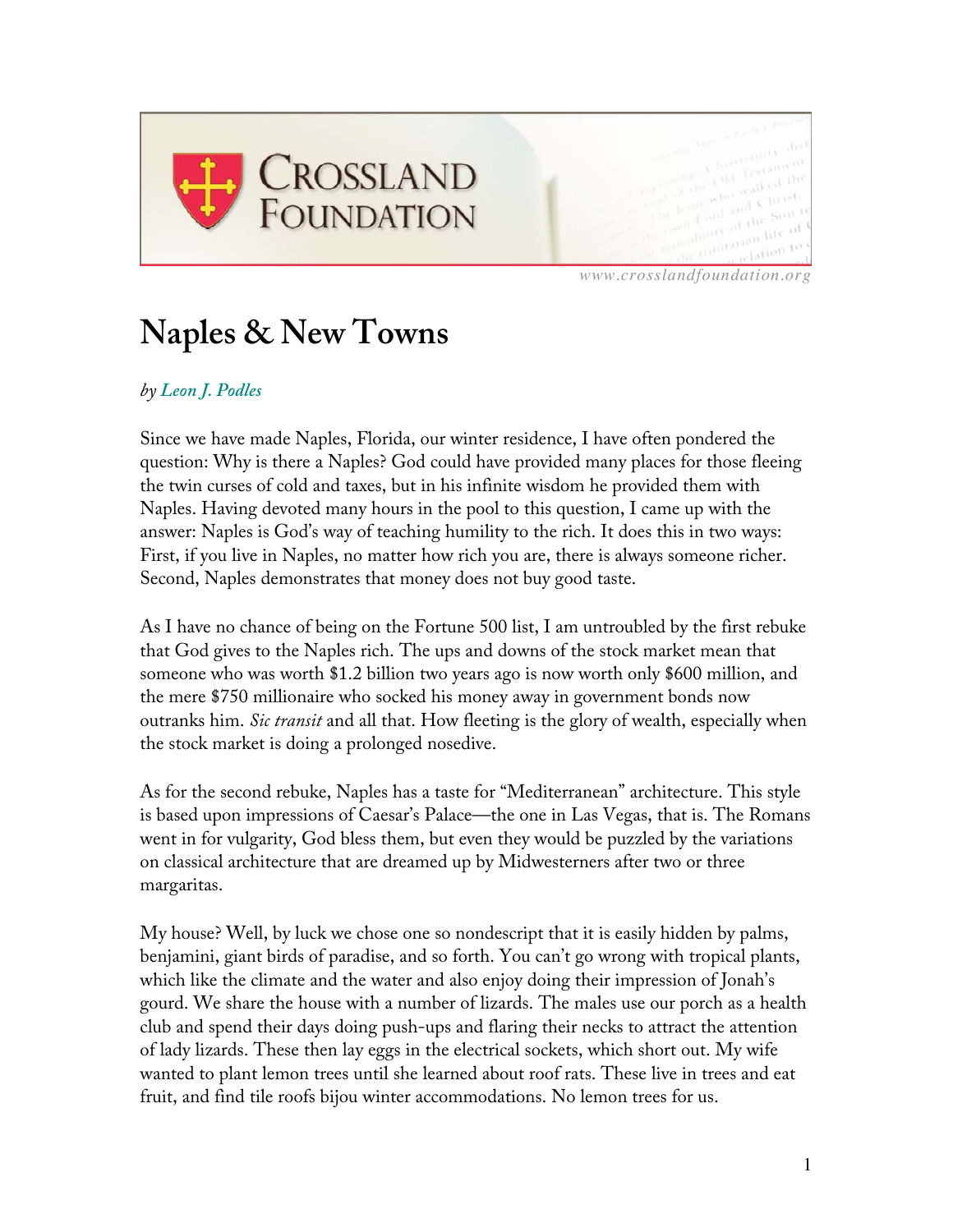The lemon tree fruits and flowers at the same time, and is therefore a symbol of Mary, Virgin and Mother. I am not sure what the grapefruit is a symbol of—perhaps the American tendency to obesity. Poinsettias, named after the notorious Freemason US ambassador to Mexico, grow like weeds. The majestic Royal Palm was named after Civil War veteran and highway builder Roy Stone of Plattsburg, New York.

Collier County, in which Naples grows like fungus on a damp wall, was named for the Collier family, which still owns big chunks of it. They have done a land deal with Tom Monaghan of Domino's Pizza fame to develop several thousand acres of the finest swamp as a new town and university, both named Ave Maria. Collier County is also half Catholic, in part because of migrant Midwesterners, in part because of migrant Haitians and Mexicans.

The Haitians go for the splashiest Sunday best: No shorts or stretch pantsuits for them—they prefer big hats and fancy white dresses. The Haitian men are the hardest workers in the county. They have a corner on the roofing market because they are the only ones who can stand to work on the roofs in a tropical sun during the summer, when all the new construction is done. My wife walked past a group of them on our block taking a lunch break, and wished them *Bonjour*. This provoked a hearty chorus of *Boozhoo, Mum*.

Ave Maria is near Immokalee, home of Haitian and Mexican farm workers. Father Fessio, the new chancellor of Ave Maria University, claimed that Monaghan decided to put the college on land near Immokalee because the psalm response for the day the decision had to be made was, "The Lord hears the cry of the poor." The Collier land deal also had something to do with it, but the new university will provide stable employment for a lot of poor Catholics. Ave Maria hopes to raise scholarship money from the well-todo Catholics of Naples to help the Mexicans and Haitians who will be the first of their families to go to college, or maybe even to finish high school.

Alas, the children of the European Catholics who have retired to Naples are not reproducing themselves. The Catholic Church in the United States will soon become brown- and black-skinned, much livelier, and much better dressed at Sunday Mass. With some help from Tom Monaghan, it will also become better off economically and will be instructed in the truths of the Catholic faith—something that does not happen at many Catholic colleges any more. So maybe Divine Providence had a third reason up its sleeve in establishing Naples: to provide a conduit so that the wealth accrued by First-World Catholics (who are disappearing) can benefit Third-World Catholics (who are flourishing). Perhaps they will be grateful and pray for the souls of their benefactors, who will have no descendants to pray for them.